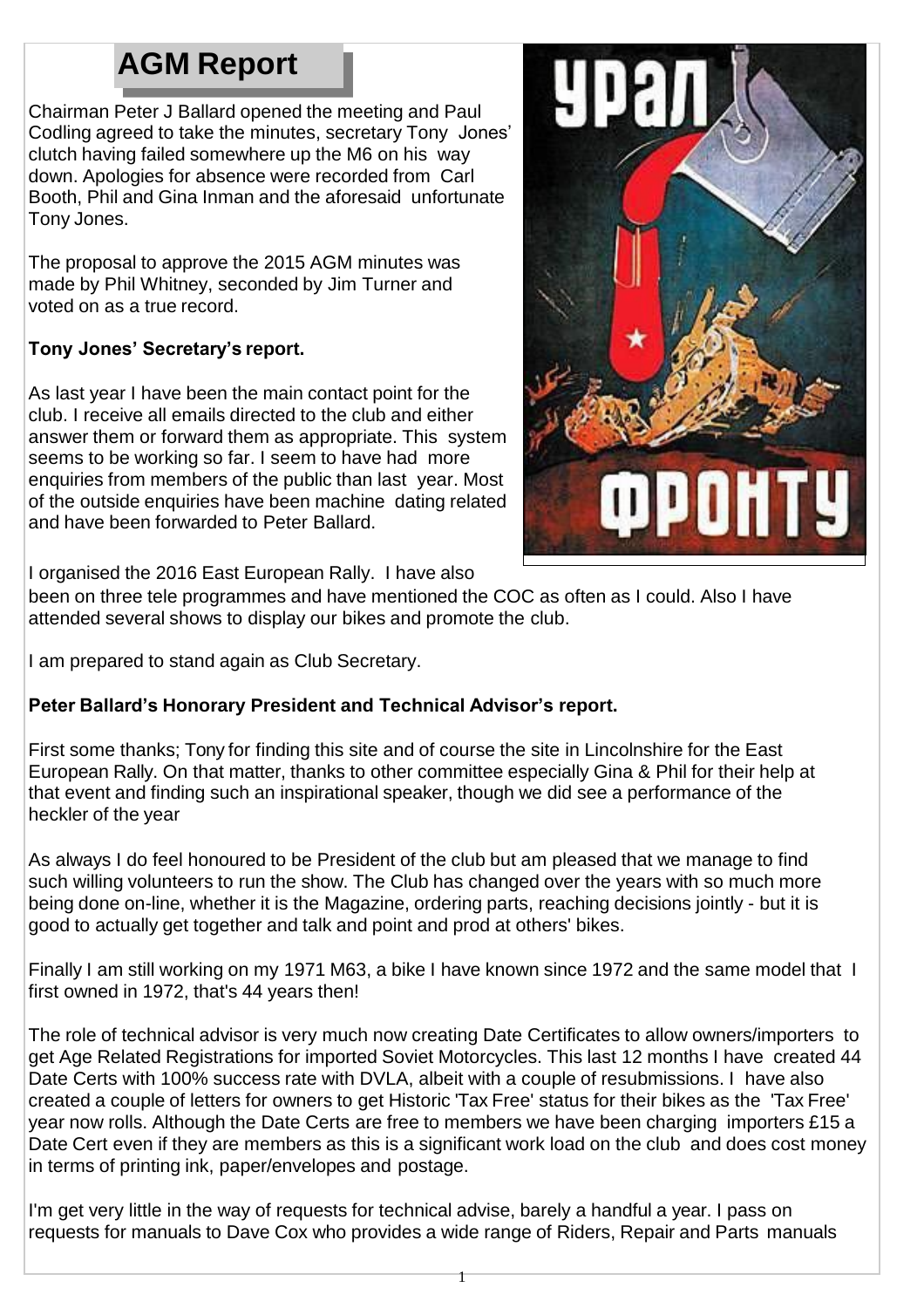for our bikes. Parts supply is still good, though some suppliers have lower quality and service standards than others.

I am willing to stand for office for the coming year, with no plans to 'retire'.

# **Dave Cox's Webmaster's report.**

**Web Site.** I have secured the site from any potential hacking as best I can after the incident some time back. I have asked our web providers, VitualNames, for help and they have transferred our entire site to a more secure server with changes in the passwords etc. I had to make a few changes to the website but nothing that would notice to any viewers.

Content for the website is still almost non existent and so I do ask people to send me anything they have of interest to other members.

When new content is placed on the webpage, especially when the magazine is published the visits to our website increase dramatically. Not only on the magazine page but the site generally.

All photographs and videos are on the club's Flickr site where they are more secure and that makes our website a happier place without trying to store and sort through the pictures we do have.

I am always in the process of improving the website and have changed a few pages when time allows, this is generally done in the winter months.

**Facebook Site.** This has become very popular with many people around the world, the subjects are varied and not all with a motorcycle topic. I do look at most of the content when I can and have removed some that are potentially offensive.

There have been many friend's requests from various people which I would normally accept but I do first look at their Facebook pages to see what they publish and I would say 7 out of 10 I do reject.

Unfortunately I have banned a few people again this last year for placing some very strong political views on it which is not what our site is about.

I am willing to continue looking after the website.

# **Phil Inman's Treasurer's and Regalia Secretary's report.**

Please see the attached (overleaf) Year End report, which gives a detailed breakdown of income and expenditure by category.

Our bank balance at Year End was £6087.40 compared with £4463.51 for Year End 2015.

Income amounted to £6480.40, coming once again almost exclusively from membership subscriptions. The provision of dating certificates generated income of £330.00 whilst regalia sales amounted to £281.39. In come from member subscriptions was broadly on a par with last year.

Expenditure amounted to £4856.10 compared with £3816.99 for the last year. The expenditure figure includes expenses for the Red Star Rally mounting to £2082.13. Disappointingly income from the rally was only £1275.33 resulting in an overall rally related loss to the club of £806.80. This was due to the lower than expected turnout, being around half that of the Red Star Rally held in 2012. Postage costs were £111.10 less than last year, since there has been one fewer postage top up for the franking machine during this financial year. This will most likely be balanced out by one extra top up in the next financial year. The other major area of expenditure, printing the club magazine, including printing of various Red Star Rally related items, fell from £1982.00 last year to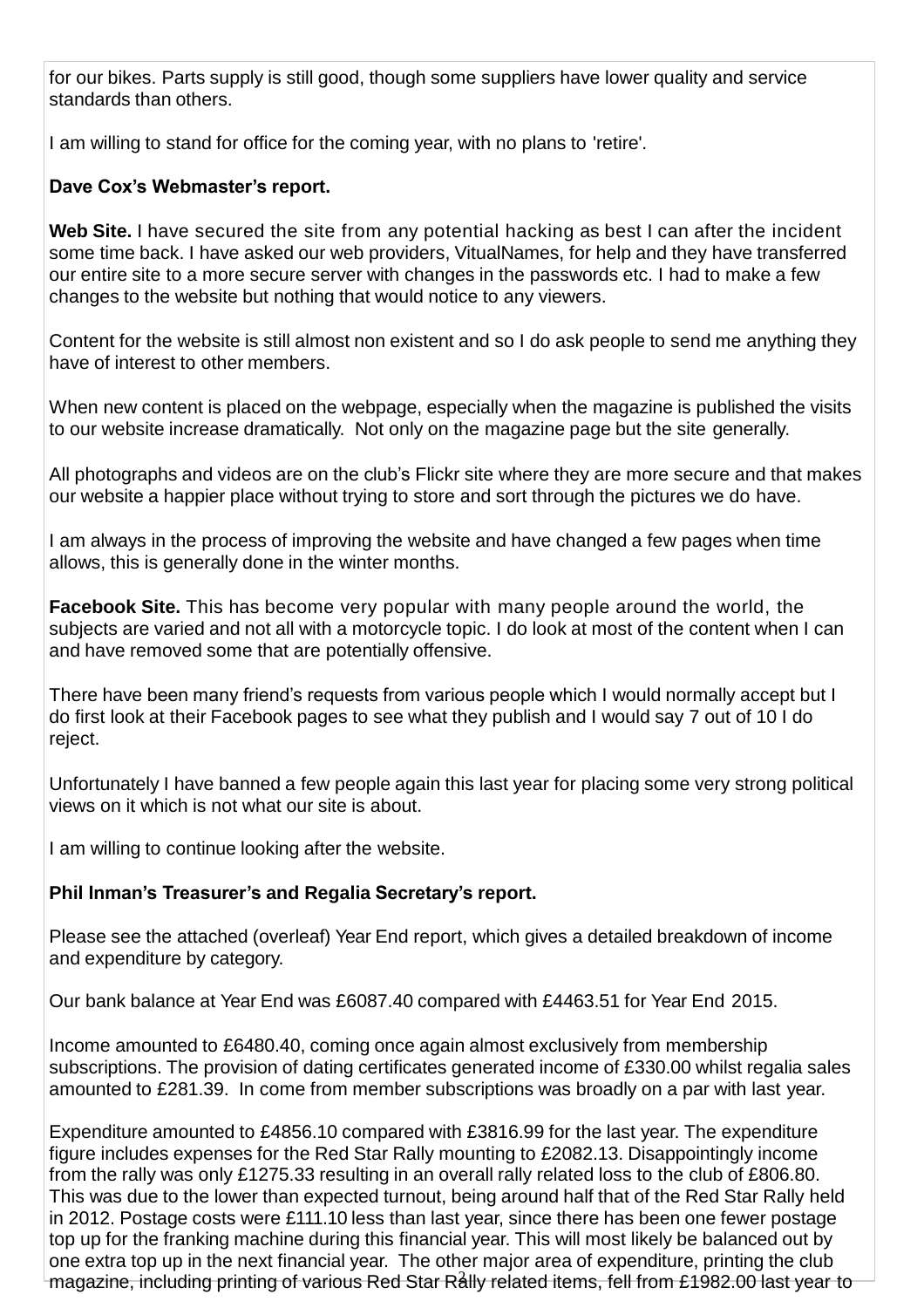The club's income has exceeded expenditure by £1224.70, a highly satisfactory figure. Once again I make no recommendation for an increase in membership subscriptions.

Regalia sales have shown an increase this year. Regalia items have been taken to the two Stafford classic shows during the year and sales there have been better than previous years. Total regalia sales for the year of £281.39 exceeded costs of £57.30 by £224.09, a good result.

I am willing to continue as COC Treasurer next year, should that be the membership's wish.

### **Income.**

Advertising £5.00, Dating certificates £330.00, Donations to COC £27.00, Membership Subscriptions £4510.84, Rallies £20.00, Red Star Rally 2016 £1275.33, Regalia sales £281.39, Stationary £30.84. Total income £6480.40

## **Expenses.**

Equipment £208.64, Postage £667.57, Printing £1469.00, Rallies £30.00, Red Star Rally 2016 £2082.13, Regalia £57.30, Stationary £293.46, Website £48.00. Total expenses £4856.10.

**Total excess of income over expenditure for the year £1624.30. Bank balance as at Year End = £6087.81** *(Ye ha!!!)*

## **Gina Inman's Membership Secretary's report.**

During the course of the year 74 people have joined the club compared to 78 in the year 2014/15. Unfortunately, once again, there are still a significant number of people failing to renew their membership. Overall we have an increase in the membership of 3 from the previous year.

In my role as Membership Secretary I am also responsible for the distribution of Horizontal View.

There continues to be an increase in the numbers of members receiving their copies of Horizontal View by email. 92 people have now taken this option, 34 of which are new members. This indicates that the majority of people failing to renew are those receiving email copies. Some people are continuing to revert to the posted copy saying they have found they prefer to hold the copy and take it with them to read wherever they may be.

Should it be the will of the membership I am happy to continue in the role of Membership Secretary for a further year.

#### **Membership numbers.**

Year 2014/15 saw 278 paid up members and 24 honorary members making 302 in total. Year 2015/16 saw 282, 23 and 305 respectively. As you can see this is a slight increase in numbers from the previous year. One honorary member resigned his post within his own club and asked to stop receiving the magazine. His replacement was already in receipt of the magazine hence the drop of one.

A monthly breakdown of new members compared to renewed members reveals that in September 2015 there were 9 new and 16 renewed adding up to 25, in October there were 8 and 21 making 29 in all, for November the numbers are 4, 14 and 18, December's are 4, 14 and 18, January 2016 saw 1, 14, 15, February 5, 9, 14, March 8, 18, 26, April 9, 12, 21, May 6, 26, 32, June 5, 25, 30, July 8, 29, 37, August 7, 10, 17. The totals add up 74 and 208 making 282 in all.

*Predictably there's a huge summer bulge in the statistics as with everything else motorcycle related..*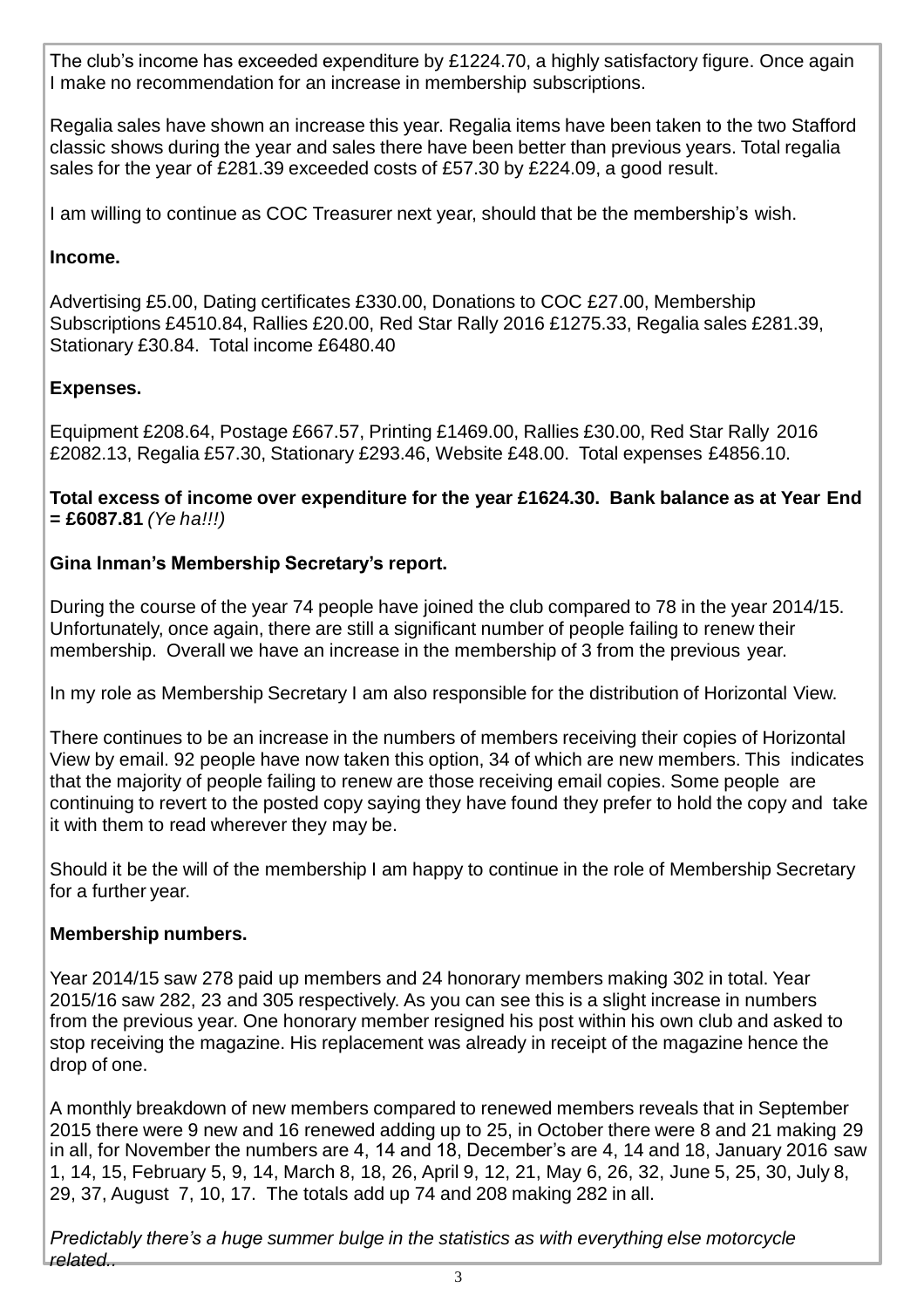#### **Comrade Carl's missing Shows report.**

*As you know Carl Booth is our man with the stand who represents the club at the Stafford classic shows at both ends of the season, the Classic Festival at Donington in the middle of the year and the Manchester classic show too at least. Sometimes there are more.*

*He missed the Donington bash because his vital other responsibility is caring for his aging father but we still owe him for organising it. In fact we owe him pretty much permanently for taking ownership of the job of displaying the club which includes hiring a van, transporting the stand, the gazebo, the toxic smoke billowing building waste burner, the even more toxic "two stroke" spirit innocents and madmen for the consumption of, and dealing with all the relevant organising authorities.*

*I'm sure we mentioned this at the AGM but if we didn't we should have……….*

**Thank you Comrade Carl, you are indeed a worthy hero of our club. Well done mate!**

**Paul Codling's Editor of Horizontal View's report.**



Editing our club's magazine takes about a week scratching round the internet for pictures and information on subjects mentioned in correspondence, trying to make it all fit together aesthetically and literally and reading it all through hundreds of times in search of mistakes. I use an ancient version of Microsoft's publisher which because of Microsoft's relentless drive for profit at the th superior to later versions and therefore priceless!



I really only have time to produce a magazine every two months even though I think it's important as the only obvious perceived value for subscription money most members see. It must be said that most of the club is entirely passive and as Dave Cox has discovered with the website, any magazine contributions are precious and gratefully received with thanks! It might be helpful to point out that club members are likely to be as interesting as their motorcycles and if anyone wants to write up an adventure, even if they had to endure it on a motorcycle of inferior manufacture, I'll happily fit it in.

Personally I would like to see more technical stuff even if it isn't precisely technical. Perhaps the reason for most of the club's inactivity is the large proportion of not yet rideable projects we're involved in. Progress reports I'm sure are just as much fun as eventual results because with Russian motorcycles the journey certainly is the destination!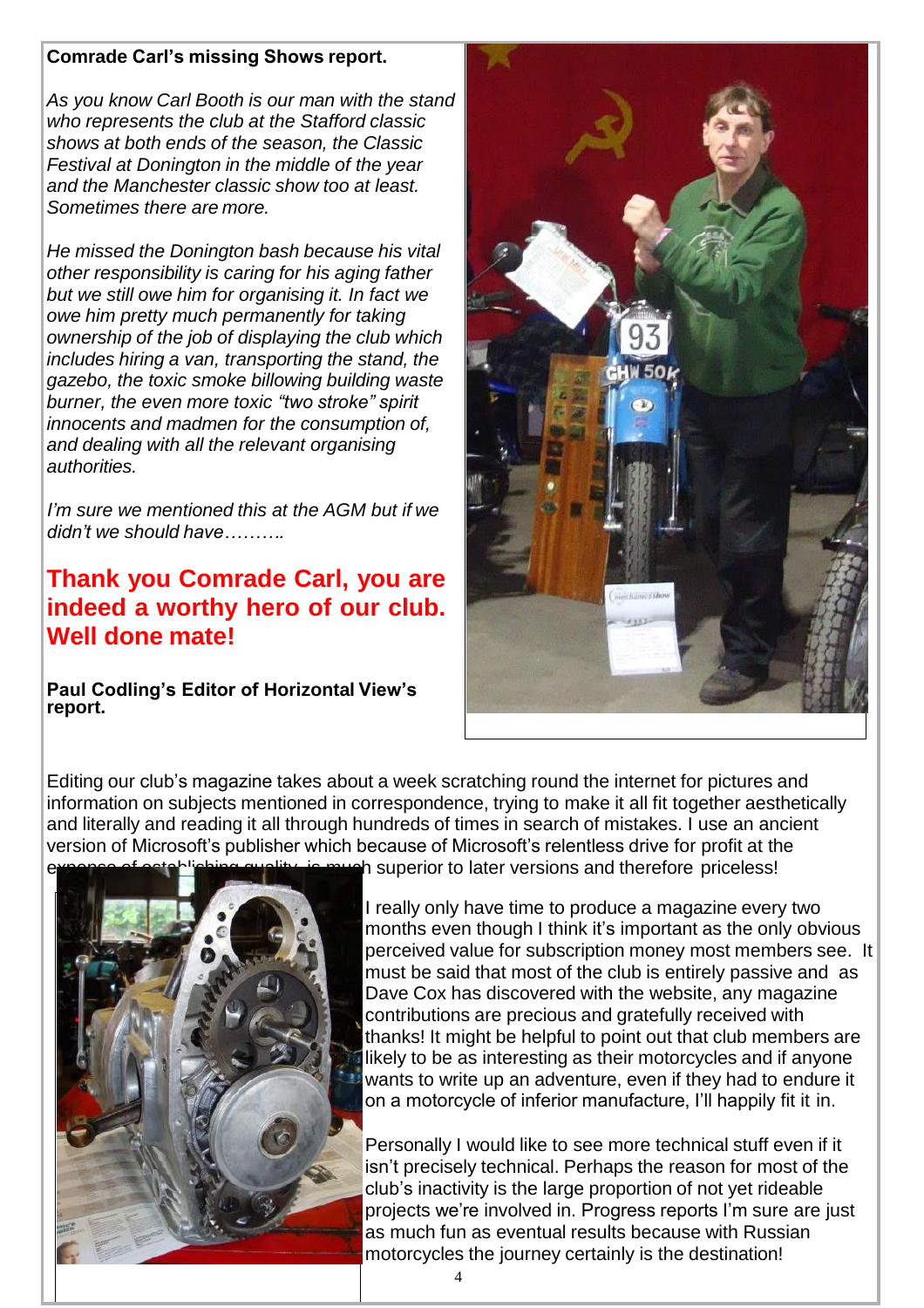Thistleprint, our new printers run by motorcycle enthusiast Steve Thistleton, after approaching us with an offer we couldn't refuse, turn the magazine from .pdf into paper with blistering speed and even point out glaring errors while doing so! Believe it or not these sometimes are some.

In order not to mirror the content of the website and because of the normal sparse contributions, there is sometimes a tendency for the magazine to take on quite a personal tone if I find myself tending to write parts of it rather than simply editing. I'm aware that this happens and if anyone wants to object I'll prevent it instantly, providing I have enough contributions to fill in the space.

## **Election of the Committee.**

The club's thanks to the entire committee was expressed by the meeting's vote to re-elect them all together. This was proposed by David Greenwood and seconded by Mike Pullen.

#### **Proposals from members.**

These degenerated into informal conversation prompted by Paul Codling remembering interesting topics featured in the magazine rather than official voting. The possibility of changing the club logo was raised at the 2015 AGM and reported in Horizontal View. All those present this year were familiar with the designs put forward by Nick Beech, Mike Stevens, Andrew Kinnear and Dave Cox published in the magazine. Paul Codling made sure the whole club appreciated their efforts and said he found it interesting to discover what a more modern design might look like.

However The Cossack Owner's Club, historically joined at the hip to the monolithic industrial dictatorship responsible for our beloved Soviet era imagery, felt that the existing logo represented a continuity we should keep. Peter Ballard summed up the meeting's feelings by pointing out that we were known that way. Phil Whitney suggested that only if someone came up with something truly inspiring would we abandon IMZ's dear old factory badge, taking us out where we came in. Should we replace the club logo? Not yet then!

Horizontal View has also featured some discussion on the wisdom of creating a register of frame, engine and registration numbers to facilitate the future registration of projects impaired by lost paperwork. It's getting harder by the minute to register old vehicles and recovering original registrations where possible is a helpful stroke of luck. The club has made an initial, confused attempt to instigate a register but it really needs someone to take ownership of the idea and organise it if it's going to be worthwhile. As magazine editor Paul Codling said he was in the best position to promote the idea and would do this. He asked the club to be patient and accept that his life is rammed solid with commitments elsewhere and it might take some time! The meeting agreed it was worth doing but was anxious to make sure supplying information would be on a volunteer basis only. Of course!!

#### **2017 AGM venue and date.**

The meeting agreed the AGM should be held at this time of year but the exact date wasn't possible to arrange without knowing where it might be held. "Not here!" was the consensus, the club having shared the venue with a birthday, hand fasting, welcome home party which thundered all night until sunrise. Peter Ballard said he'd check the availability of the Three Magpies after the possible restoration of it's camping licence after new management. As ever, somewhere in the middle of the country would be nice. Keep your eyes peeled members and let the committee know if you find somewhere good.

#### **Any other business.**

After Phil's treasurer's report was read out the meeting resolved to discuss later what to do with the big pot of money the club is collecting. Paul Codling, also a member of the Jawa/CZ club, mentioned that this club has saved up significantly more in order to buy a stash of parts from a